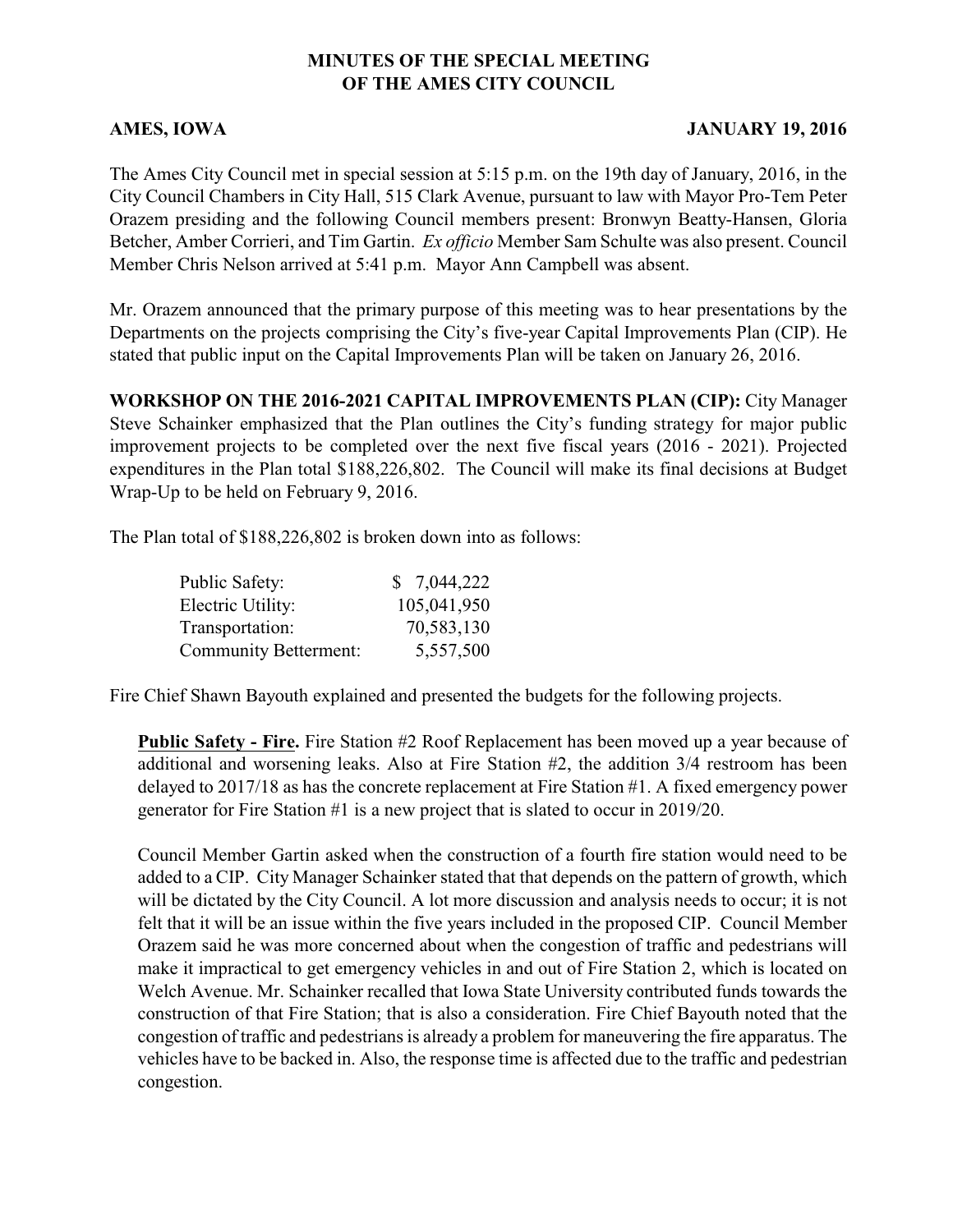Council Member Betcher asked if there had been any discussion of using impervious pavers when the parking lot for Fire Station 1 is repaved. Mr. Bayouth said that they are not yet in the planning/design stage; however, that is an excellent idea.

Referencing the Station #2 bathroom remodel being delayed, *ex officio* Member Schulte asked why that project was moved back. Chief Bayouth acknowledged that the current restroom is a disservice to female fire fighters; however, the leaking roof is causing additional problems and cost. It is the highest priority at this time.

John Joiner, Public Works Director, explained and presented the budgets for the following projects.

**Public Safety - Traffic.** Intersection improvement projects along U. S. Highway 69 within and just outside the City limits were described. These projects are targeted to alleviate congestion and reduce accidents. In 2016/17, \$1,180,000 will be spent on those projects. A program to provide safer pedestrian facilities and improve ADA accessibility at municipal facilities is scheduled in each of the five years between 2016/17 and 2020/21. A new project: Intelligent Transportation System Program, which calls for a wide range of transportation improvements that utilize technology, has funding allocated in all five years. Significant increases in traffic signal replacement costs were noted for the Traffic Signal Program. The recent adoption of the 2040 Long-Range Transportation Plan has called for the reprioritization of projects in the Traffic Engineering Studies program to better align with community goals. The scope of the Multi-Modal Roadway Improvements program also changed due to the 2040 Long-Range Transportation Plan.

Council Member Nelson arrived at 5:41 p.m.

Remaining in the CIP with no changes was the Regional Transportation Count Program. The Traffic Calming Program at various locations in the area of the College Creek/old Ames Middle School Neighborhood will see a cost change.

**Transportation - Streets Engineering.** The extension of Grand Avenue from Lincoln Way to South  $16<sup>th</sup>$  Street is a transportation priority and has been moved up in the CIP. It will help alleviate the existing congestion and allow for easier access to businesses along U. S. Highway 69. Through traffic on the Grand Avenue Extension will also encounter less traffic congestion. The annual Asphalt Street Pavement Improvements program has been delayed. There has also been a site change due to the current condition that reflects faster-than-anticipated pavement failure on Northwood Drive, Thompson Drive, Trail Ridge Road/Circle, and Idaho Avenue. The Shared Use Path System Expansion will also see a delay due to splitting the Skunk River Trail into two fiscal years to enable an alignment to be planned and designed in one year with construction to follow the next year. This resulted in the Squaw Creek shared use path being delayed until 2020/21. The site also changed and now includes the addition of planning/land acquisition/engineering in 2018/19 for a Trail Connection south of Lincoln Way. Construction of that section is not included in the proposed CIP at this time. The Concrete Pavement Improvements program will have a cost change due to updated cost estimates for the projects. The Arterial Street Pavement Improvements program will see a site change and delay due to the addition of the  $13<sup>th</sup>$  Street project in 2017/18, delaying E. Lincoln Way to 2020/21. The Downtown Street Pavement Improvements program will see a cost change due to updated cost estimates. The annual Seal Coat Street Pavement Improvements program will not change. The Right-of-Way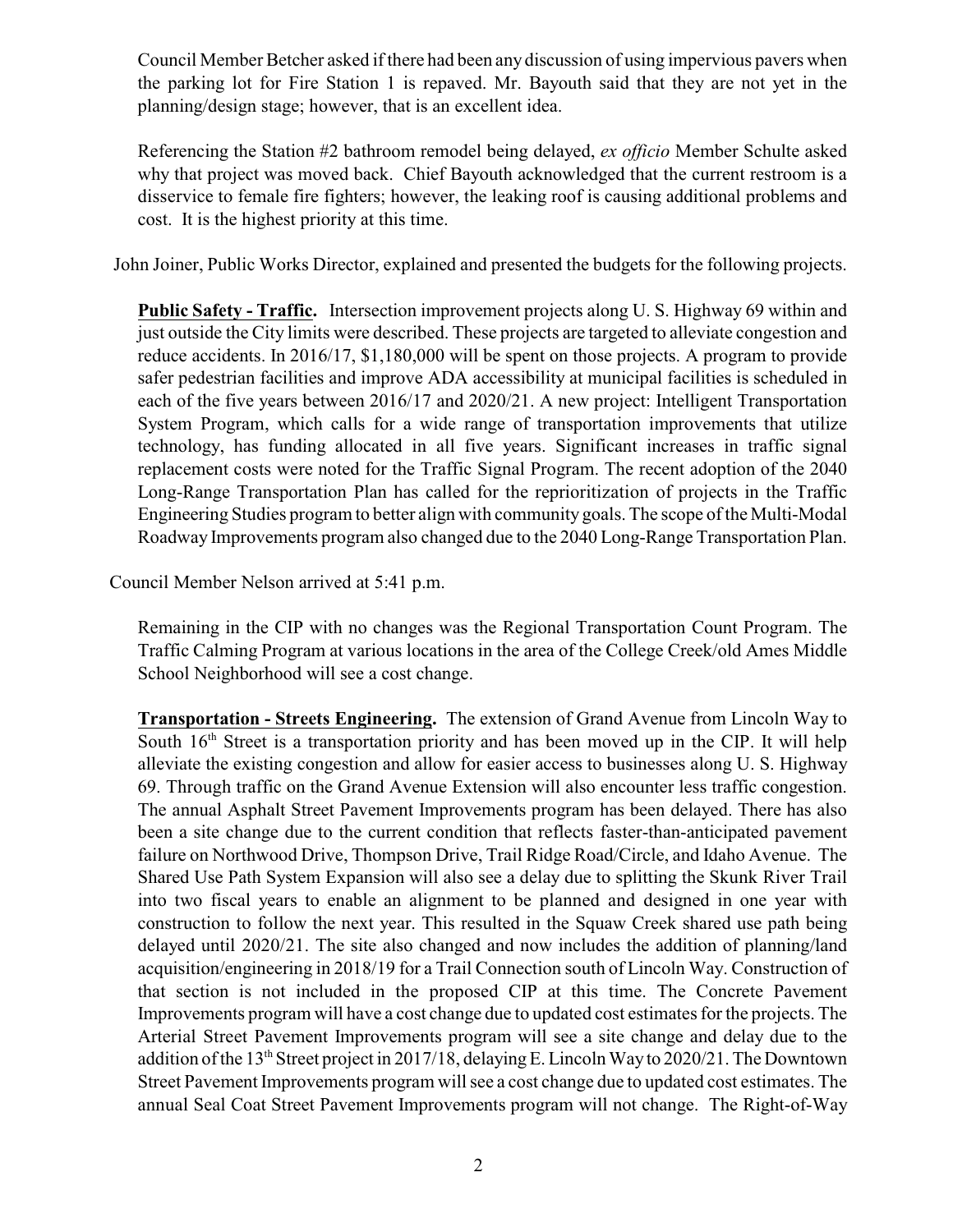Restoration, CyRide Route Pavement Improvements, and Collector Street Pavement Improvements programs will see cost changes. The Cherry Avenue Extension project will be delayed to level General Obligation (G.O.) Bond expenditures. Land acquisition and engineering (in 2019/20) will be G. O. Bonds, rather than state and federal grants.

**Transportation - Street Maintenance.** The Bridge Rehabilitation Program will include the Dayton Avenue ridge over the Union Pacific Railroad approach pavement and end rails in 2016/17 at a cost of \$350,000. The Neighborhood Curb Replacement Program will occur as planned for sections of South  $2<sup>nd</sup>$  Street and South  $3<sup>rd</sup>$  Street. The Pavement Restoration program will be increased from \$75,000 to \$250,000 annually to help extend the longevity of the pavement system and supplement the current pavement restoration activities, utilizing the increase in Road Use Tax funding. Right-of-Way Appearance Enhancements will be delayed due to waiting for the Lincoln Way Corridor Plan to be completed and to coordinate with the Campustown Public Improvements project along Welch Avenue. The annual Shared Use Path Maintenance program will see cost changes due to updated estimates.

**Utilities - Water Distribution**. The Water System Improvements and Sanitary Sewer Rehabilitation programs will see increased costs. The Campustown Public Improvements program will be delayed due to the level of General Obligation Bond expenditures.

**Utilities - Sanitary Sewer System.** The annual Clear Water Diversion Program will continue with no changes. The Sanitary Sewer Rehabilitation Program will see a cost change of \$50,000/year as a result of updated project estimates being coordinated with pavement improvement projects and also reflecting the current bid environment.

**Utilities - Storm Water Control**. Flood Mitigation - River Flooding will see an increase in costs to due updated project estimates. The Storm Water Erosion Control Program will see a site change due to stabilization priorities changing. The annual Low-Point Drainage Improvements Program will see a site change due to moving Little Bluestem Court project from this Program to the Storm Water Facility Rehabilitation Program to more accurately reflect the work to be done at that location. The Storm Water Facility Rehabilitation program will be delayed due to increasing the priority for improvements to the Spring Valley Subdivision,  $7<sup>th</sup>$  Addition, facility. Storm Water Quality Improvements is a new program and includes installation of bio-retention cells, vegetated swales, native landscape, and rain gardens, soil quality restoration and other approved best management practices at various locations in the community. The Storm Water System Analysis project will be delayed for staff to focus on more immediate storm water priorities.

**Utilities - Resource Recovery Plant (RRP).** A new project to provide a material handling system to separate light fraction material and dust will occur at the Resource Recovery Plant in 2016/17. Resource Recovery System Improvements to purchase new and replacement components at the Plant will see increased costs.

**Transportation - Airport.** Airport Improvement projects in the CIP begin in FY 2017/18 and represent the steps necessary to extend the main runway 01/19 from approximately 6,000 feet to 8,000 feet. The purpose is to accommodate future growth of the Airport by making it possible for larger aircraft to land in Ames year-round.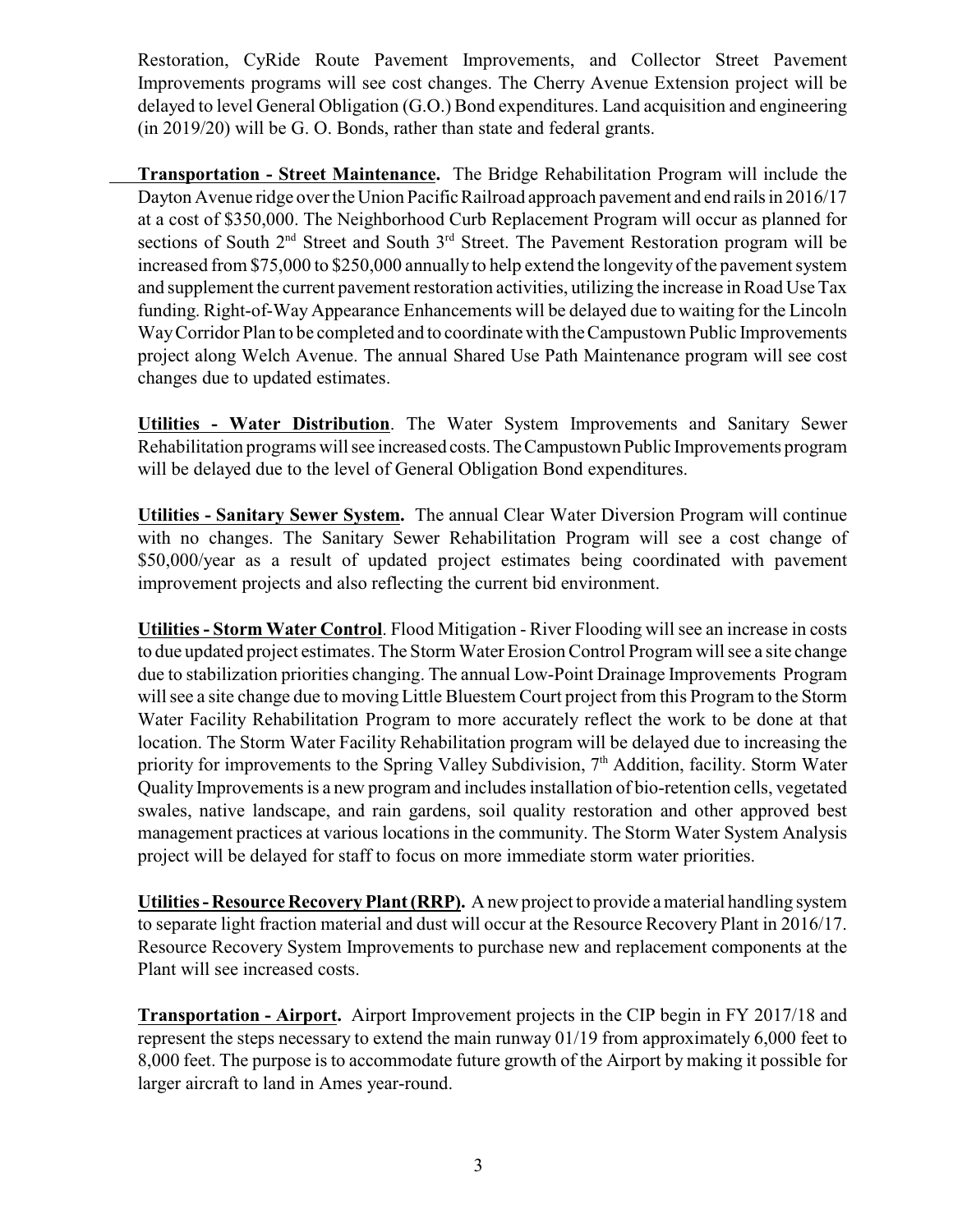**Community Enrichment - Public Works.** Municipal Cemetery Improvements will include a water line replacement in 2016/17.

Donald Kom, Director of Electric Services, explained and presented the budgets for the following projects.

**Electric Administration.** There is \$1,000,000 programmed for Demand Side Management Energy Conservation Programs in each of the five years (2016/17 to 2020/21).

**Electric - Distribution & Transmission.** There will be no change to the 69kV Transmission Reconstruction (2016/17 through 2020/21), Top-O-Hollow Substation Expansion and Breaker Addition projects (2016/17 and 2017/18), Ontario Substation 69kV Breaker Addition, Feeder Relocate and Extension (Mortensen Road and State Avenue), or Dayton Avenue Substation Switchgear Upgrades (2017/18 and 2018/19). A new project to allow for the existing street light maintenance workers to retrofit LED lights during routine maintenance on HPS and HV lights in order to minimize retrofit labor costs has been added, with \$400,000 allocated for each year from 2016/17 to 2021/21. Cost changes will occur to the Mortensen road Substation 69kV Transformer Protection and Vet Med Substation Switchgear Upgrade projects.

**Electric - Power Plant.** The Relay/Control Replacement to replace electro-mechanical 13.8kV feeders and 4160kV bus differential relays in the Power Plant will continue at a cost of \$250,000 for 2016/17 and 2017/18. The New Electric Generation Capacity project will be delayed until 2019/20. Unit #7 Boiler Tube Repair is being delayed to 2016/17 in order to not conflict with the planned conversion of Unit #7 from coal to natural gas in FY 2015/16. Unit #8 Turbine Generator Overhaul is needed to replace worn parts and inspect the turbine and generator for repairs that may be needed to avoid catastrophic failure of equipment. It will occur in 2018/19 and 2019/20. The Power Plant fire Protection System project will occur in 2016/17 and 2017/18. The recommendations are for fire suppression systems for the coal conveying equipment, coal pulverizers, and related coal processing and conveyor equipment. No changes are contemplated for Unit #7 Turbine Generator Overhaul (2016/17 and 2019/20) or the Power Plant Roof Replacement (2017/18). A new project: Unit #8 Electrostatic Precipitator Lagging, Insulation, and Support System Replacement, will occur in 2017/18. The entire lagging insulation and support steel need to be replaced for the safe continued operation of the precipitator.

Also included in Electric Services' capital budget is a new program: Outdoor Storm Warning System. A new siren will be added; however, its location will be determined at the time or purchase (in 2017/18).

Christina Murphy, Assistant Director of Water and Pollution Control, explained and presented the budgets for the following projects.

Water Treatment. Increased costs will occur for the new 15 million gallon/day lime-softening facility on its new site. The cost estimates reflected in the CIP reflect actual bid prices for all major contracts (Contract No. 1 and Contract No. 2). Water Plant Facility Improvements (annual equipment repairs, major maintenance activities, replacement, and upgrades at the Plant and remote facilities, such as wells, elevated tanks, and booster pump stations) will change because the Plant is being replaced with a new Plant. The only maintenance and repairs to be performed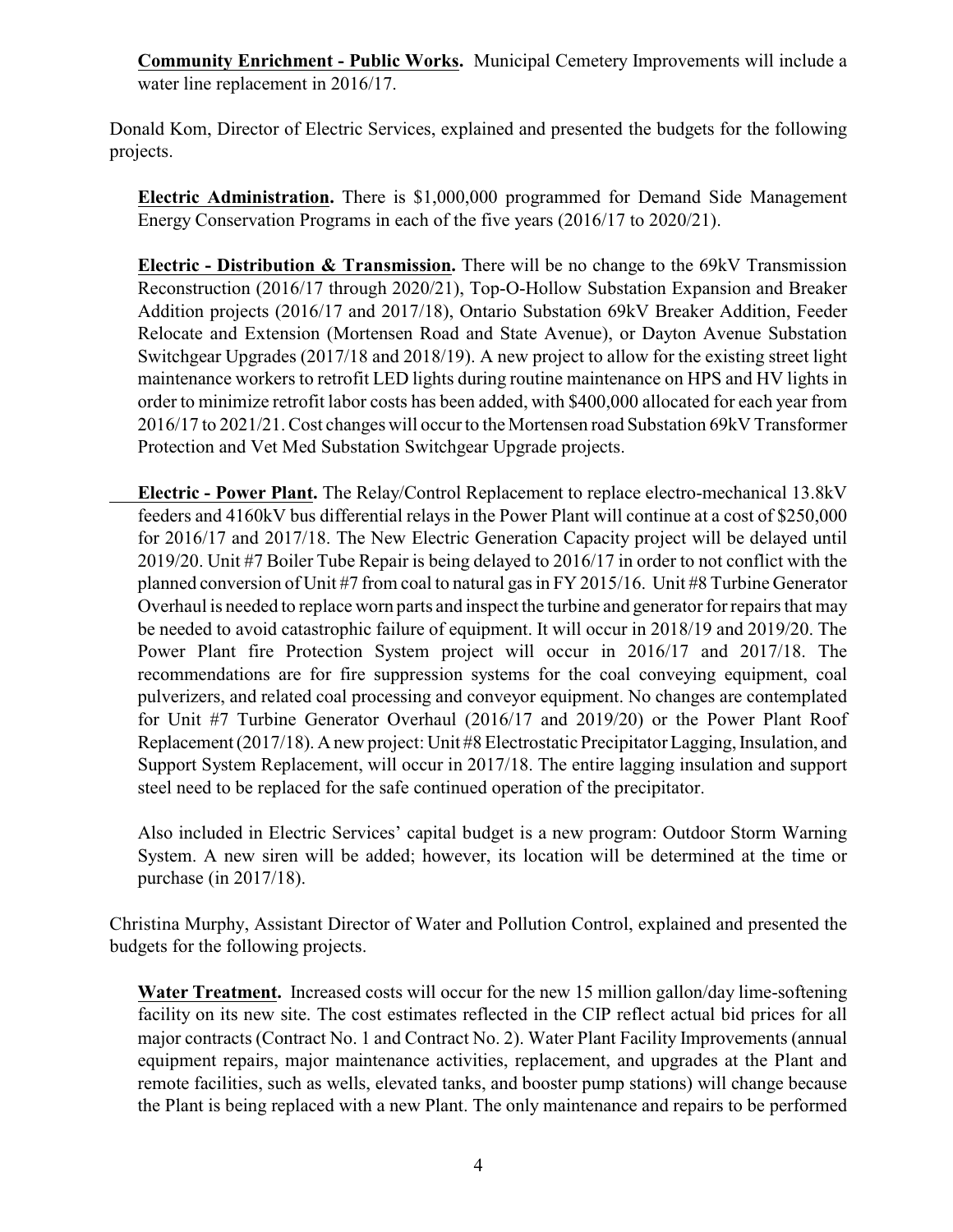are those necessary to keep the existing facility operational until the new Plant comes online. The demolition of the old Water Treatment Plant will occur in phases. In 2019/20, the 3/4-million gallon reservoir, maintenance building, and cold storage buildings will be demolished. In 2020/21, the clarifiers, mix tanks, re-carbonation tanks, lime feed, CO2 feed, and pipe galleries will be demolished. The treatment building will be demolished in 2021/22. The total demolition cost will be \$3,520,000. The Lime Lagoon Expansion is a new project slated to occur in 2019/20.

**Water Production.** A significant cost change will occur to the Water Supply Expansion project, which will provide new and replacement source water capacity. A new project: Ada Hayden Water Quality Study, a two-year monitoring effort) will occur during the summers of 2017 and 2018 at an estimated cost of \$40,000/summer. The Well Field Standby Power project will be delayed one year (to 2018/19).

**Water Meter.** The Advanced Metering Infrastructure project, which is a multi-year project to convert the water meter reading system from the existing generator/remote technology to the current industry standard of Automated Meter Reading/Advanced Metering Infrastructure, will see a cost change. The cost to have a portion of the project completed by an outside contractor has been removed from the project. The cost to remove 1,000 meters/year is budgeted in the Water Meter Division's operating budget. The cost for an additional 1,600 replacements in included in the Water Meter project budget. It will be accomplished over seven to eight years depending on the Meter Division's workload from new construction in Ames.

**WPC Plant.** The Residuals Handling Improvements and Digester Improvements have been delayed one year (to 2016/17). Clarifier Maintenance will see a scope change. Facility Improvements at the Plant will be moved up to 2016/17. The scope has been updated following the completion of the Long-Range Facility Plan and projects have been prioritized to gradually increase the level of reinvestment recommended by the study. Co-Generation System Maintenance will see a cost change. WPC Electrical System Maintenance will include preventive maintenance on the main switchgear in 2016/17. There will be no change to the Structural Rehabilitation program. The Nutrient Reduction Modifications program will be delayed; however, the current NPDES Permit, even though expired, will remain in effect until a new one is issued (possibly in 2016). The Flow Equalization Expansion project to add an additional 6.0 million gallons, increasing the Plant's effective storage capacity, will be delayed two years due to delays in the issuance of a new NPDES Permit for the facility.

Transit Director Sheri Kyras explained and presented the budgets for the following projects.

**Transportation - Transit.** CyRide will replace/expand its bus fleet by five buses each year to meet ridership demand and replace vehicles that can no longer be operated in daily service. These buses will be funded with 80-85% federal funding, including the State of Iowa's Iowa Clean Air Attainment Program funds that are a distribution of federal dollars. Three 40-foot buses funded by federal grants will be delivered in FY 2016/17. CyRide also has a pending grant application for one additional 40-foot bus, which could be delivered in 2017/18. CyRide Building Expansion & Modernization will occur over a four-year period (2016/17 through 2019/20). Replacement of shop and office equipment has been programmed into the CIP in FY 2016/17 through 2020/21 with larger equipment (flood pumps) occurring in FY 2016/17 and 2017/18 and a forklift being replaced in 2017/18. Smaller shop and office equipment will be replaced in 2016/17. Bus Stop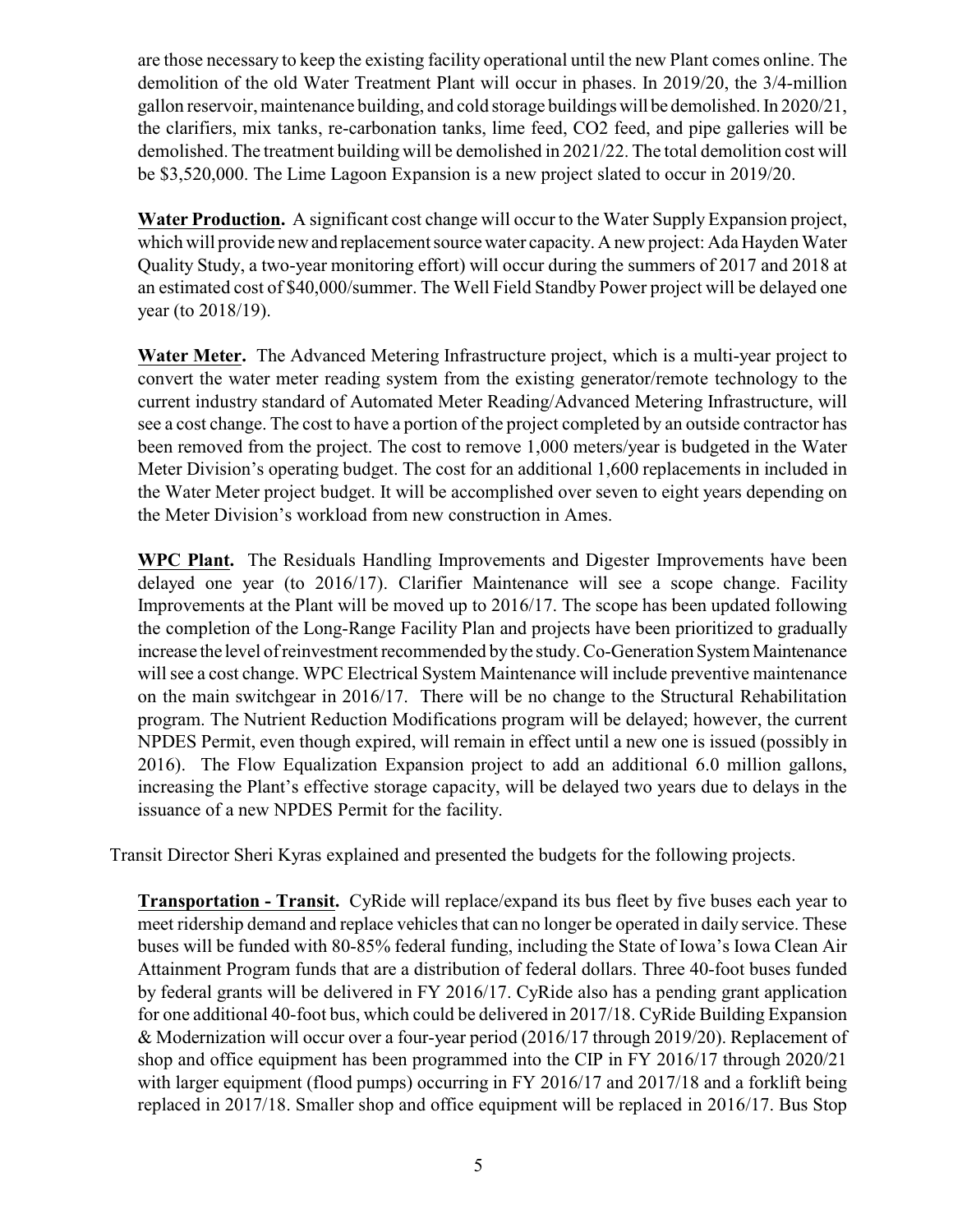Improvements are included at \$50,000/year from 2016/17 through 2020/21. CyRide Technology Improvements, including bus security cameras, a building security system, asset management/human resource software, and a radio system upgrade will occur throughout the fiveyear CIP period.

Keith Abraham, Director of Parks and Recreation, explained and presented the budgets for the following projects.

Parks & Recreation. Park System Improvements to address maintenance issues and improvements at various locations will occur in FY 2016/17 through 2020/21 at a cost of \$1,792,500. Playground Equipment Improvements will occur to replace equipment that was installed in the past 20 - 25 years. The Cost-Sharing Agreement with the Ames Community School District will expire on June 30, 2017. It is unlikely that the School District or City will have a new facility by that time, so the Agreement will need to be extended. Shared funding of capital expenses will occur through FY 2018/19. From 2016/17 to 2018/19, \$50,000 has been included in the CIP.

Council Member Gartin noted that a new municipal pool is not included in the 2016 - 2021 CIP. City Manager Schainker noted that there are many options still needing to be explored. There is not enough definitive information known at this time to include a new municipal pool even as a placeholder. At the request of Mr. Gartin, City Manager Schainker will include some pending projects, such as the need for the new indoor pool, additional fire station, and solar, in his budget letter.

A wetland overlook to view wildlife has been added to the Ada Hayden Heritage Park improvements in 2016/17. A new feature will be added to Furman Aquatic Center in 2017/18 and a shelter adjacent to the parking lot will be constructed in 2019/20. To enhance the services provided at Homewood Golf Course, cart paths will be installed in 2016/17, engineering/design for replacing the current clubhouse with a new building will occur in 2017/18, the current clubhouse will be replaced with a new building in 2018/19, engineering/design for replacing the bridge on Hole #9 (to accommodate carts) will occur in 2019/20, and the bridge on Hole #9 will be replaced in 2020/21. Funding in the amount of \$25,000 has been slated to bring the park system and facilities into compliance with the 2010 Americans with Disabilities Act Standards for Accessible Design beginning in 2016/17 and continuing through 2020/21. Items need to be replaced at the Ames/ISU Ice Arena beginning in 2017/18 and continuing through 2020/21. In 2018/19, the Ice Arena will need to convert to a new refrigerant.

Noting that the Ice Arena parking lot will need to be reconstructed in 2020/21, Council Member Betcher again recommended the use of impervious pavers.

In 2017/18, the Sunset Ridge Neighborhood park will be developed at a cost of \$80,000. A pedestrian bridge across Squaw Creek at Moore Memorial Park will be installed in 2019/20; engineering/design for the bridge will be done in 2018/19. The bridge/engineering and design is estimated to cost \$385,000. Rose Prairie Neighborhood Park will be developed in 2019/20 at a cost of approximately \$200,000.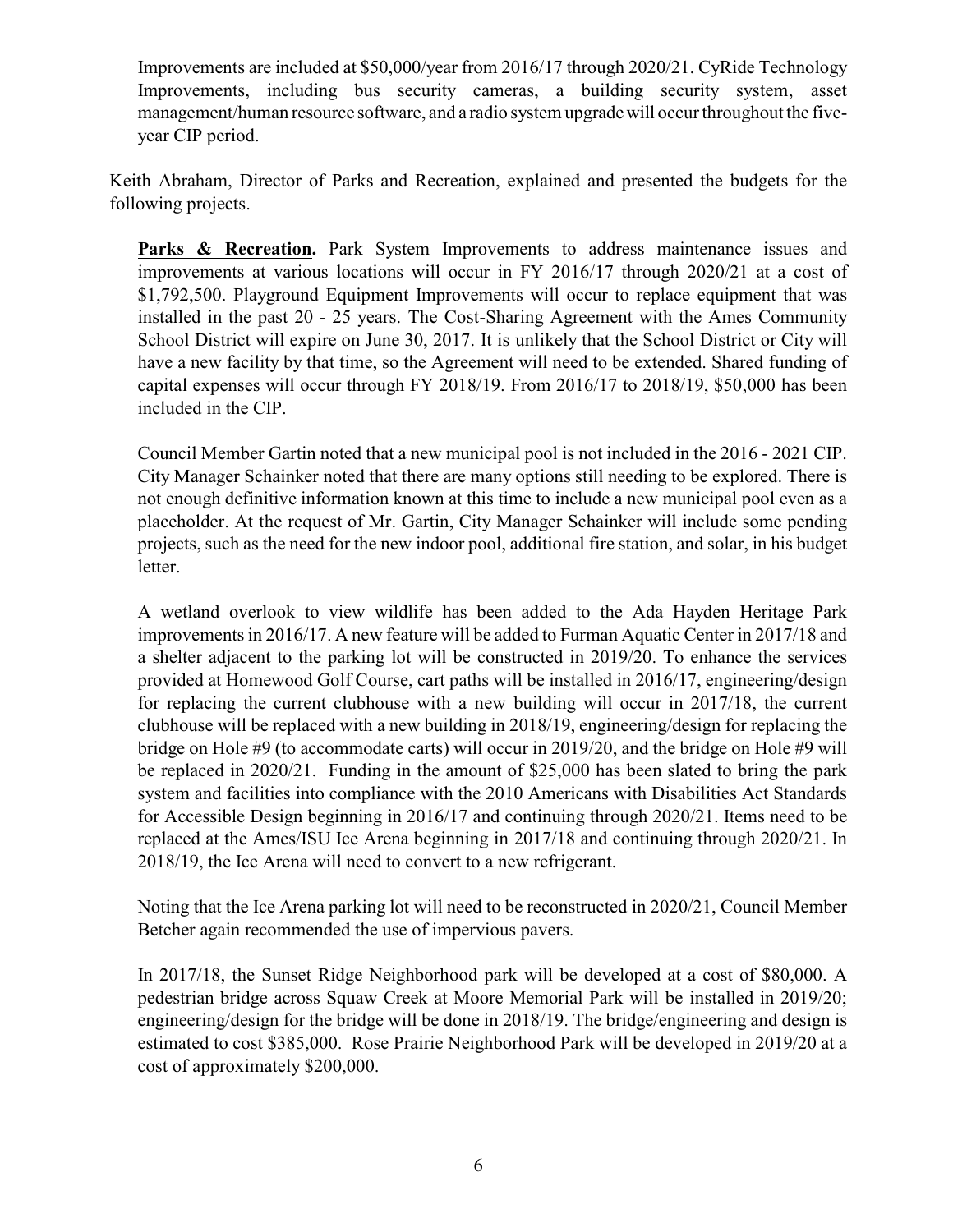Council Member Betcher asked if there were reserved handicapped van-accessible spaces at every park. Mr. Abraham said that some do; he will inventory those spaces and get that information back to the City Council.

City Manager Schainker distributed a new page to the CIP for a new project, an All-Inclusive Playground and Miracle League Field. This Playground/Field is a 100% accessible playground that is sensory rich catering to individuals with physical, cognitive, and sensory disabilities. It is installed on a rubberized surface. This is budgeted in 2016/17 at a cost of \$1,500,000 with anticipated donations equaling \$1,450,000. A possible location for this project is Lloyd Kurtz Park on Bloomington Road; however, neighborhood meetings will be held before finalizing a location. Mr. Abraham emphasized the need for a replacement strategy, which will be developed by the volunteer steering committee. Council Member Orazem pointed out that Ames hosts the Iowa Special Olympics and suggested that the Director of that group be contacted. Council Member Gartin suggested that the City's contribution be greater than \$50,000. Council Member Orazem said he believed the \$50,000 would be used as "seed money." He would like to see how the design comes in; the City could revisit its financial contribution in the future after it sees how the fundraising is going. Mr. Abraham noted that the City of Ankeny contributed \$40,000 towards its Miracle League Playground and Field. Mr. Orazem noted that an in-kind donation of the land on which to place the Park will also be part of the City's contribution. City Manager Schainker advised that he was recommending adding this project to the 2016/17 CIP.

**Extending Utilities Across Interstate 35.** City Manager Schainker briefed the Council on new information provided by the Ames Economic Development Commission (AEDC). The Mayor and City Council had received the letter from the AEDC as well. Mr. Schainker noted that the extension of water and sewer was included in this year's CIP (Page 51). The AEDC has requested that the Council include the costs to include water and sewer all the way to  $590<sup>th</sup>$  in the CIP. Mr. Schainker offered that the project fits in with the Council's current goal to promote economic development and industrial growth.

Facilities/Fleet Services Director Corey Mellies explained and presented the budgets for the following projects.

**Facilities/Fleet Services.** There is \$50,000 budgeted each year from 2016/17 through 2020/21 for the City Hall Improvements program, which includes major maintenance or replacement of items for the building, Veterans Memorial, and parking lots on the west side of the building and across the street to the east. The project to replace the roof of the City Maintenance Facility on Edison Street will occur in 2016/17. Public Works and Fleet Services share that building.

City Manager Steve Schainker explained and presented the budgets for the following projects.

**Community Enrichment.** No changes proposed for the Downtown Facade Program, Campustown Facade Improvement Program, or Neighborhood Improvement Program.

Finance Director Duane Pitcher brought the Council's attention to the Project of Debt Capacity shown on Page VI of the Draft CIP. In FY 2016/17, the Projected Debt is \$66,310,000, which is down from \$70,497,990 in FY 2015/16. The Projected Debt for will also decrease for the next four years to be approximately \$62,764,101 in 2020/21.